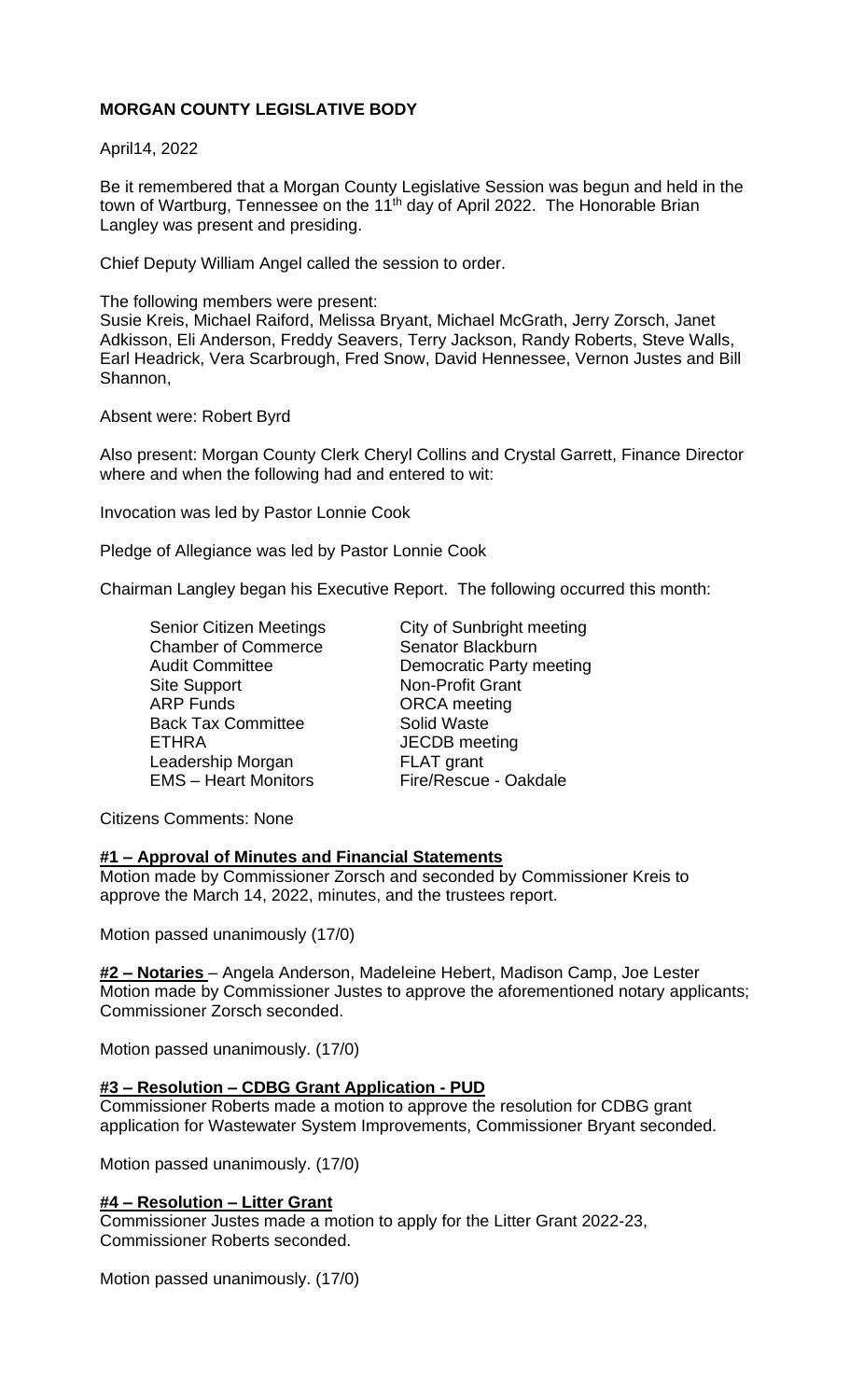## **#5 – Motion – Support of Road Department in Applying for Additional Grants**

Road Supervisor Joe Miller explained that in the last round of grants the County has formally received 2 of the 3 applied for. These 2 grants require a 20% hard cash match which the road department budget is covering. They received the Ridge Road and Lily Bridge projects. He is now applying for 5 additional project grants. These grants have no match, however, is requesting support from the county commission in applying for them. These grants will total approximately \$6,000,000.00. Commissioner Walls made a motion to support the Road Department in their quest for additional grants, Commissioner Seavers seconded.

Motion passed unanimously. (17/0)

### **Budget Committee**

**#6 – Motion – Budget Amendment 101-27 – Sheriff's Department**

Commissioner Roberts made a motion to approve budget amendment 101-27 in the amount of \$3,616.88 for insurance recovery, Commissioner Justes seconded.

Motion passed unanimously. (17/0)

## **#7 – Motion – Budget Amendment 101-29 – Register of Deeds**

Commissioner Roberts made a motion to approve budget amendment 101-29 in the amount of \$5,000.00 for computer monthly billing and printer toner, Commissioner Jackson seconded.

Motion passed unanimously. (17/0)

### **#7 – Motion – Budget Amendment 101-30 – County Clerk**

Commissioner Roberts made a motion to approve budget amendment 101-30 in the amount of \$1,160.00 for purchase of postage for license plates, Commissioner Justes seconded.

Motion passed unanimously. (17/0)

#### **#8 – Motion – Budget Amendment 116-6 – ARP – Solid Waste**

Commissioner Roberts made a motion to approve budget amendment 116-6 in the amount of \$284,851.03 for correction, Commissioner Kreis seconded.

Motion passed unanimously. (17/0)

# **#9 – Motion – Budget Amendment 131-5 – Highway**

Commissioner Roberts made a motion to approve budget amendment 131-5 in the amount of \$30,366.46 for additional revenue for bridge project, Commissioner Justes seconded.

Motion passed unanimously. (17/0)

#### **#10– Motion – Budget Amendments #63-72 for BOE**

Commissioner Roberts made a motion to approve the Board of Education budget amendment #63-72, Commissioner Hennessee seconded.

Motion passed unanimously. (17/0)

#### **#11 – Motion – Surplus Equipment for County Executive's Office**

Commissioner Roberts made a motion to approve the surplusing of equipment in the County Executives office, Commissioner Justes seconded.

Motion passed unanimously. (17/0)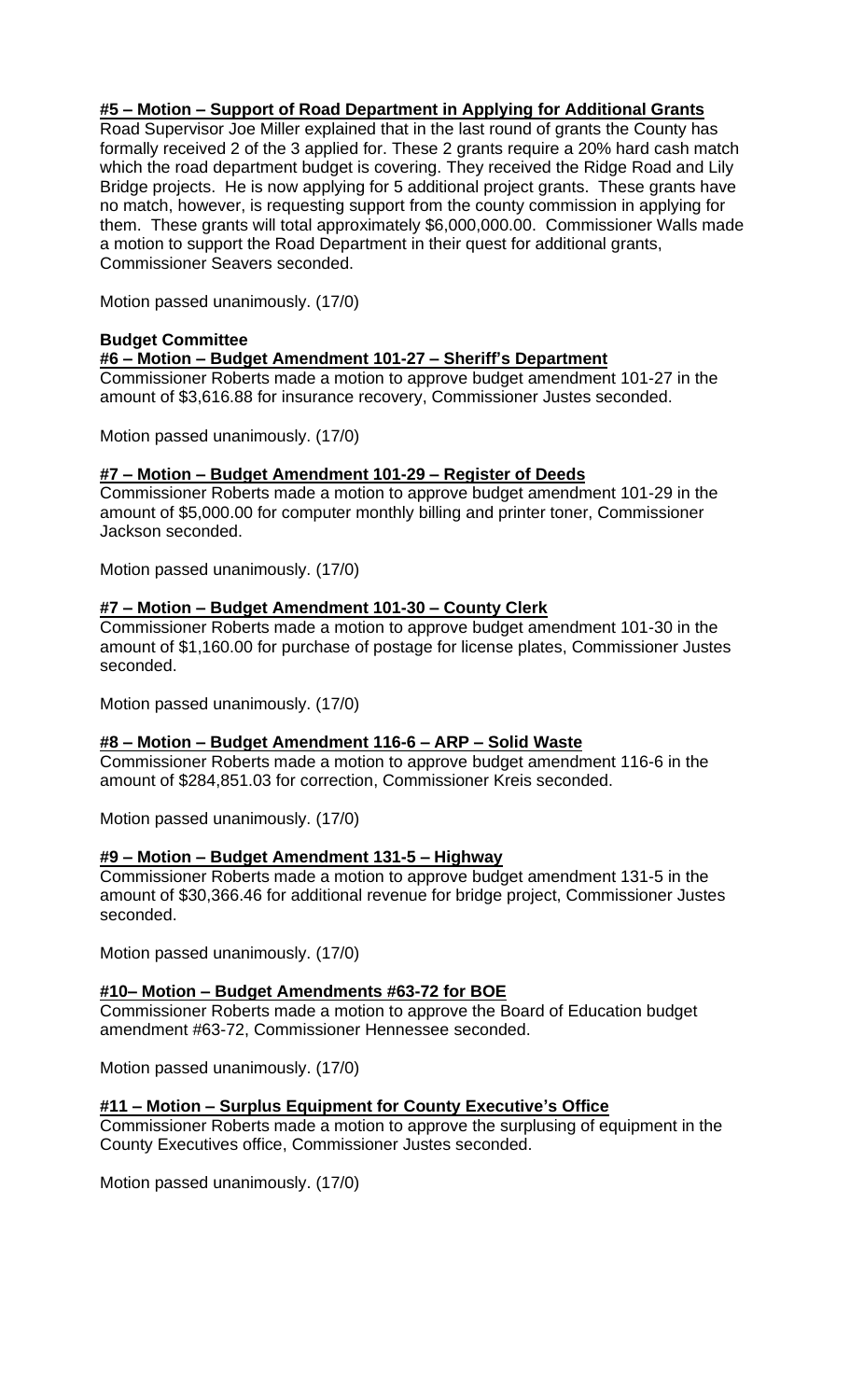# **#12 – Motion – AMB Contract for Billing at EMS**

Commissioner Roberts made motion to approve a new contract with AMB for billing services, Commissioner Justes seconded.

Motion passed unanimously. (17/0)

## **Audit Committee**

Executive Langley asked Bryan Taylor to speak on Audit Committee meeting, Mr. Taylor stated that they held a meeting and if anyone had any questions to let him know.

# **Back Tax Committee**

### **#13 – Motion – To Re-bid Property 1 Map 130 Parcel 7.02 and Property 7 Map 155c Parcel 4.00 and Map 074, Parcel 8.08 in District 10**

Commissioner Headrick stated that bids of \$20.00 were received on the above properties and the committee rejected these and made a motion to re-bid. Commissioner Headrick made a motion to re-bid and place in paper, Commissioner Adkisson seconded.

Motion passed unanimously. (17/0)

# **#14 – Motion – To have a Bid-off between Pleasant Grove Baptist Church and Ray Phillips on Map 142, Parcel 79.01 in District 1**

Commissioner Headrick made a motion to conduct a bid -off for property, Commissioner Shannon seconded.

Motion passed. 16/0 – Commissioner Roberts abstained

## **#15 – Motion – Place Properties in Local Newspaper to Solicit Bids**

Commissioner Headrick made a motion to list the following properties for bid:

Property 2 - District 1 -Map 142, Parcel 76.02 (not a part of 76.04)

Property 21 – District 7, Map 071, Parcel 20.01 Property 20 - District 7, Map 071, Parcel 20.00

Property 18 – District 10, Map 156, Parcel 005.00

Property 16 – Map 161, Parcel 017.00

Travis Land Property - .34 acre, Map 148, Parcel 016.00

¼ Gas & Oil rights on Plateau Property – Map 073, Parcel 015.00

Commissioner Hennessee seconded.

Motion passed unanimously. (17/0)

#### Solid Waste Committee

Commissioner Jackson asked the Solid Waste Director to elaborate on the issue with tire disposal rates. Director Kilby stated that they have received a letter increasing the price of tire disposal fees from the company that handles the county tires. The fee is going from \$69.00 per ton to \$155.00 per ton. They are removing the \$211.00 container fee. This will bring tire disposal to approximately \$24,000.00 per year. So to counter the price increase the committee discussed raising the rental fees on the business dumpsters from \$25-\$35 per month to \$40.00 per month. This would cover the additional expense of disposing of tires. They are looking into tire shredding or cutting up of tires in the future.

# **#16 – Motion – Increase price of Business Dumpsters to \$40.00 per month**

Commissioner Jackson made a motion to increase the monthly fees for business dumpsters, Commissioner Zorsch seconded.

Motion passed unanimously. (17/0)

# **Road Committee**

**#17 – Motion – Removal of Ernie Hurst Road off John Anderson Road**

Commissioner Walls made a motion to remove Ernie Hurst Road off John Anderson Road, Commissioner Jackson seconded.